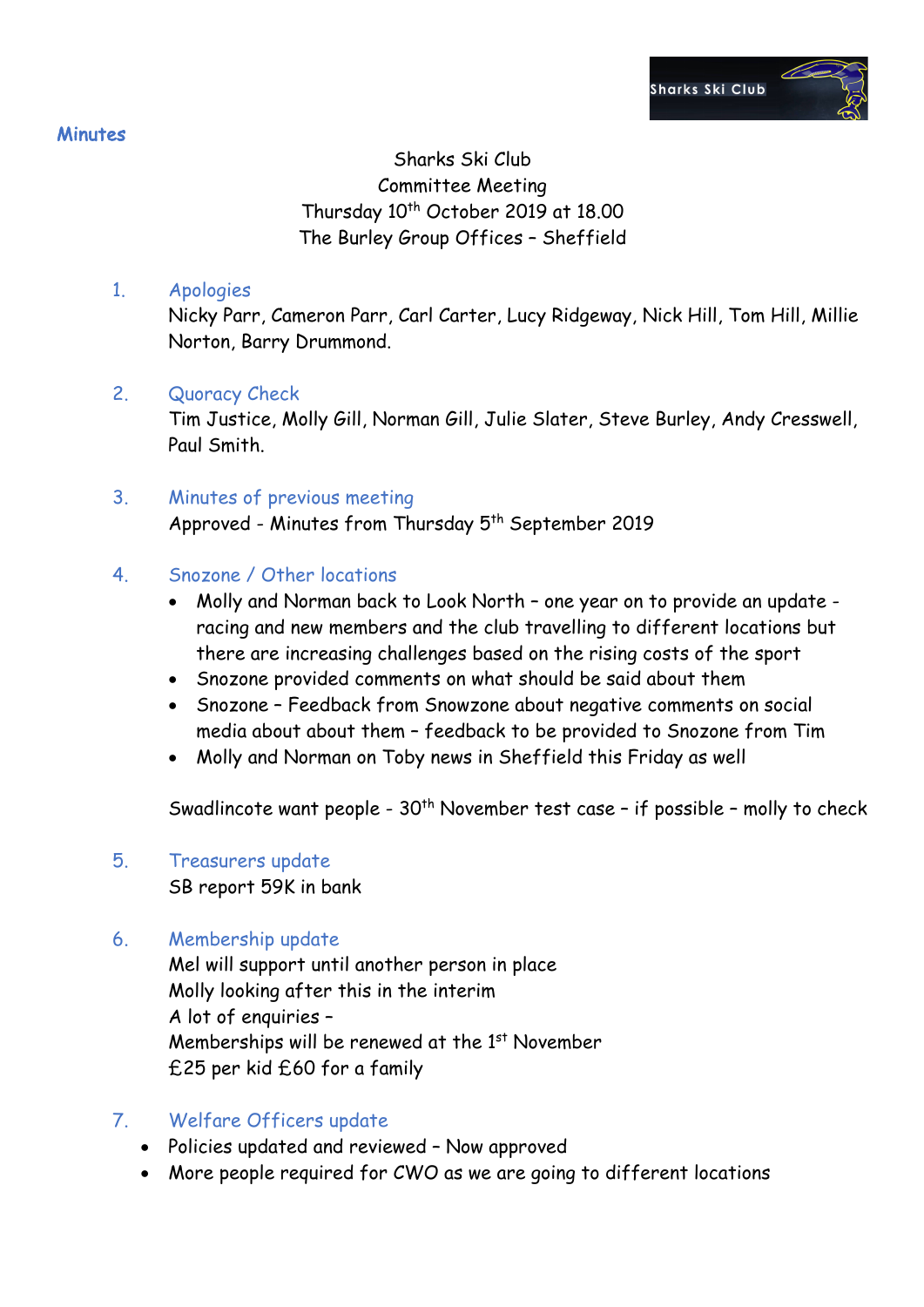

- Time to listen course to be completed for as many people as possible to support CWOs (club to pay possible Paul, Barry, Frank, Molly, Helen, Tim, Nicky any others who wish to attend)
- Molly to follow up with Yorkshire sport can we do just a sharks one.

# 8. Club Captains update

Nothing to report this session

9. Skiing update (race, general)

General - Molly

- Our first session on 18/9/19 at Castleford was attended by 63 members. As we had to pay for 6 instructors, we had to combine some groups together, but in true Shark's style, it all worked out well.
- On 21/9/19 we went to Rossendale, but as this clashed with the Moguls sessions at Castleford, we only had 9 attending, but good news we didn't have to pay for instructor passes. Norman reported that both the slope and equipment were not in a good condition, but they still enjoyed it. The next session there is 12/10/19
- On the 28/9/19 we were supposed to be at Manchester, but due to the difficulty I had in collecting all the instructor's licences, first aid certificate, safeguarding, DBS, and CPD, which Manchester required before allowing us to instruct, I was unable to fulfil this requirement in time. Sadly, we had to cancel the session. The next one is booked for October 26th cost £23.00 for 2 hours and £25.00 four 3 hours, both child and adult. The Instructor passes are on a 1 – 10 ratios. They also require numbers attending, 5 days in advance for Health & Safety reasons. As the slope gets busy.
- There was not a Sharks session on the 5th October. We will be encouraging our members to go to the Pendle races on the first Saturday of the month.
- Hence the monthly calendar should be:-
- 1st Saturday Pendle fun races. 2nd Saturday – Castleford 3rd. Saturday – Rossendale 4th Saturday – Chill Factor, Manchester If there is a fifth Saturday – then it is free…….

Race Team- Paul

• Pendle winter race league commenced on the 28th October with seven Sharks attending as most of the usual racers couldn't attend due to other commitments. According to Roving reporter Nick Hill, all had an enjoyable morning of racing, as is always the case at Pendle.